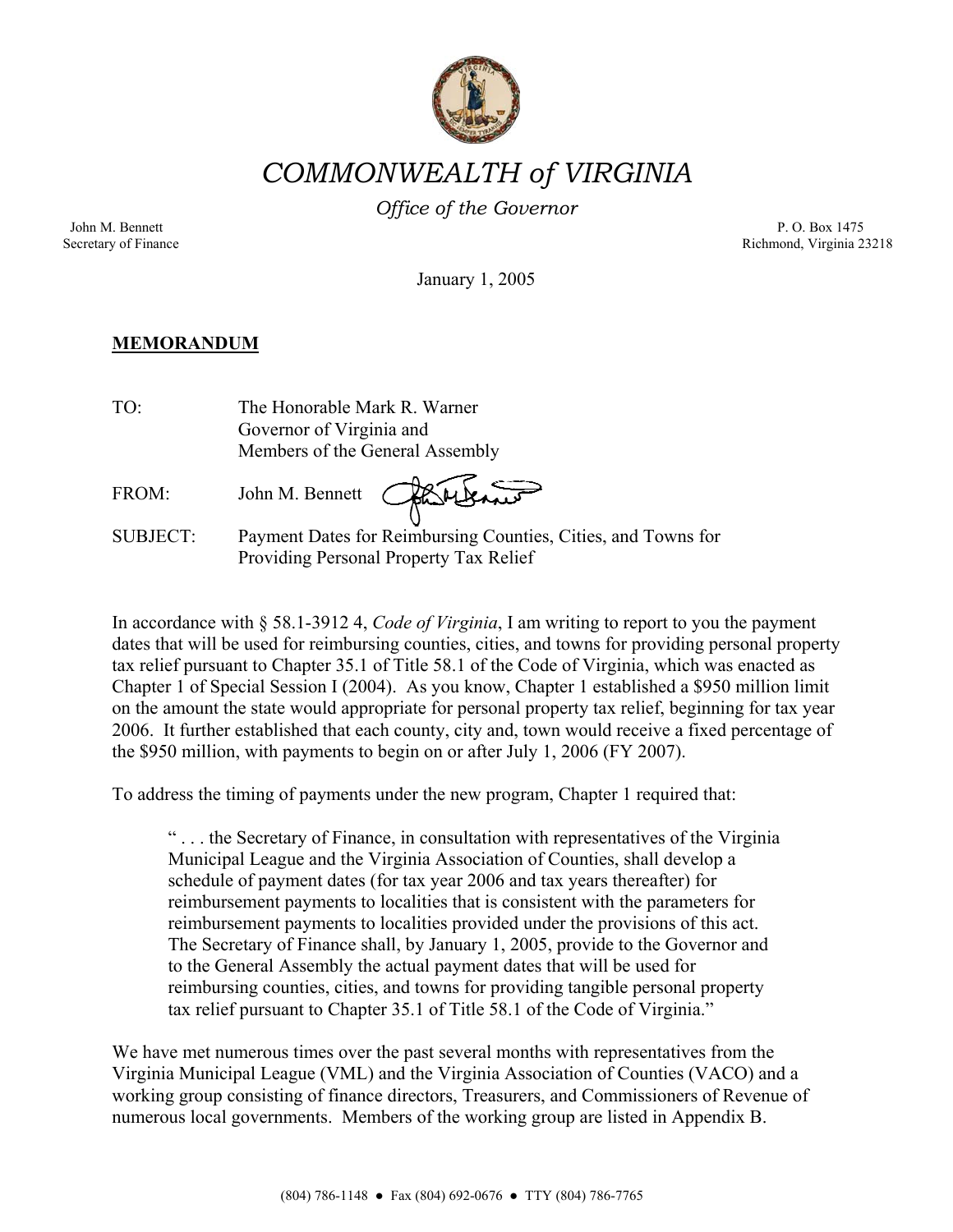The Honorable Mark R. Warner January 1, 2005 Page Two

Although the statutory mandate for these meetings was the schedule for payments, many related issues were discussed, including:

- The impact on local government financial reporting and budgeting
- Cash flow issues for local governments billing during January through June
- The date on which to determine the fixed share of the \$950 million payment
- A termination date for the 1998 PPTRA program
- Local bill formats and bifurcated rates

These issues are addressed in proposed amendments to the 2004-2006 biennial budget, HB 1500/SB 700.

## Payment Schedules

In setting a payment schedule, the principal objective was to implement the new law with as little impact as possible on localities' cash flow. An effort was therefore made to match the payment patterns to which localities have become accustomed, while minimizing state and local administrative costs. The proposed payment schedules were discussed at length with members of the working group. Consensus solutions for these issues are built into the payment schedules or, in some cases, included as language amendments in the Governor's recently introduced budget.

In order to achieve an optimal balance between the need to match existing payment patterns and also minimize state administrative costs, localities were grouped into four categories:

- 1. Counties and Cities with Spring Billing Dates
- 2. Counties and Cities Receiving More Than \$20 million per year
- 3. Counties and Cities Receiving Less Than \$20 million per year
- 4. Towns
- 1. Counties and Cities with Spring Billing Dates

Localities which bill and are normally reimbursed between January and June of each year ("Spring Billers") are most significantly affected by the new law. Since their typical due date for payment of local personal property tax falls on June 5, a large portion of the state PPTRA reimbursements received by these localities has historically been received in approximately equal proportions during May and June of each year.

Under the new law, first year payments made pursuant to Spring, 2006 billings are delayed until fiscal year 2007. Under a modified accrual system of accounting, which all cities and counties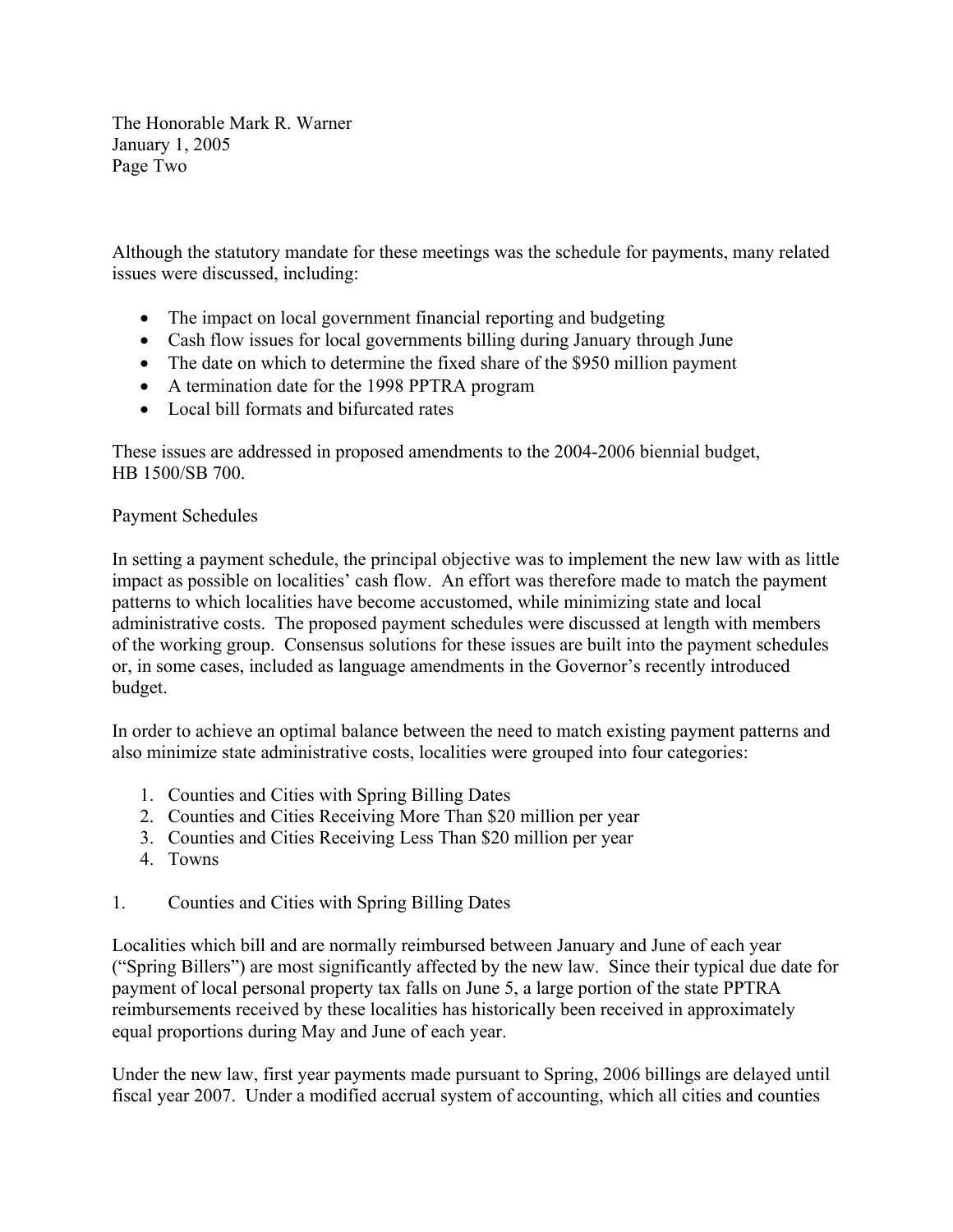The Honorable Mark R. Warner January 1, 2005 Page Three

employ, revenue for a fiscal year which is received within a locality's availability period (normally 45 or 60 days after June 30) can be counted as having been received by June 30. Accordingly, cities and counties with spring billing dates will receive a portion of their total share of the \$950 million on July 31 of each year.

The July 31 payments will be based on an estimate of the percentage of each city and counties' spring bills that would have normally been collected and paid through June 30. This percentage will be derived based on their collection patterns for calendar year 2005 tax bills collected/paid prior to June 30, 2005. Payments associated with delinquent collections will be excluded from this computation.

Under the July 31 payment plan, May collections are delayed by, at most, 92 days. June collections are delayed by, at most, 61 days. Although the localities appear largely able to absorb this cash flow impact, some have expressed concern over lost interest income on investment balances. To minimize the potential lost investment interest, the balance of each spring billing locality's share of the \$950 million (i.e., the amount not paid by July 31) will be paid in its entirety during the first half of each fiscal year – 40% on August 15 and 60% on November 15.

Appendix A lists the 37 localities included in this payment schedule.

2. Counties and Cities Receiving More Than \$20M per year

The four cities and counties in this category have historically received their PPTRA reimbursements in the following average proportions:

| July-September   | 40%   |
|------------------|-------|
| October-December | 49%   |
| January-March    | $8\%$ |
| April-June       | 3%    |

To balance the goal of matching current cash flow patterns with controlling administrative costs, localities in this category will receive their share of the \$950 million on the following dates and in the following proportions:

| August 15   | 50%   |
|-------------|-------|
| November 15 | 45%   |
| February 15 | $3\%$ |
| May 15      | $2\%$ |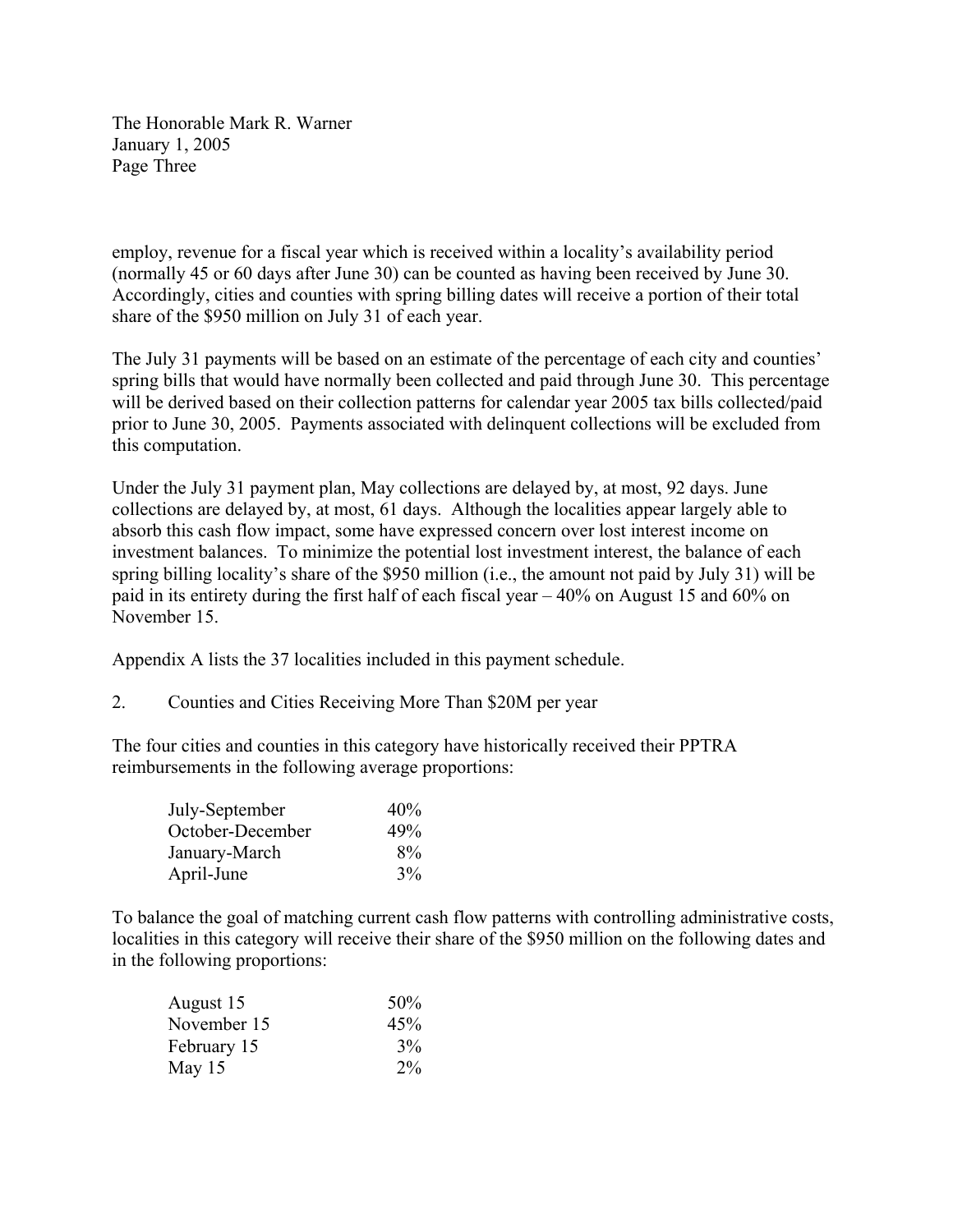The Honorable Mark R. Warner January 1, 2005 Page Four

Under this schedule, localities will generally receive a greater share of their total payment at an earlier date than under the existing program.

Appendix A lists the localities included in this payment schedule.

3. Localities Receiving Less Than \$20M per year

The 93 cities and counties in this category have historically received their PPTRA reimbursements in the following average proportions:

| July-September   | $2\%$           |
|------------------|-----------------|
| October-December | 59%             |
| January-March    | 25 <sup>%</sup> |
| April-June       | 14%             |

To balance the goal of matching current cash flow patterns with controlling administrative costs, localities in this category will receive their share of the \$950 million on the following dates and in the following proportions:

| August 15   | $5\%$ |
|-------------|-------|
| November 15 | 75%   |
| February 15 | 15%   |
| May 15      | $5\%$ |

As with the payment schedule for cities and counties receiving more than \$20 million, cities and counties in this category will generally receive a greater share of their total payment at an earlier date than under the existing program.

Appendix A lists the localities included in this payment schedule.

## 4. Towns

Given the relatively low amount received in aggregate by towns (i.e., \$8 million) all but seven towns listed in Appendix A will receive their share of the \$950 million in its entirety on August 15. The seven towns listed in the Appendix to this report have spring billing dates and bill for the current tax year. Given the relatively small amounts associated with these seven towns, language amendments included in the introduced budget, HB 1500/SB 700, provide authority and funding to pay these "spring biller" towns during fiscal year 2006. Payments to these seven towns will be made in accordance with past practices.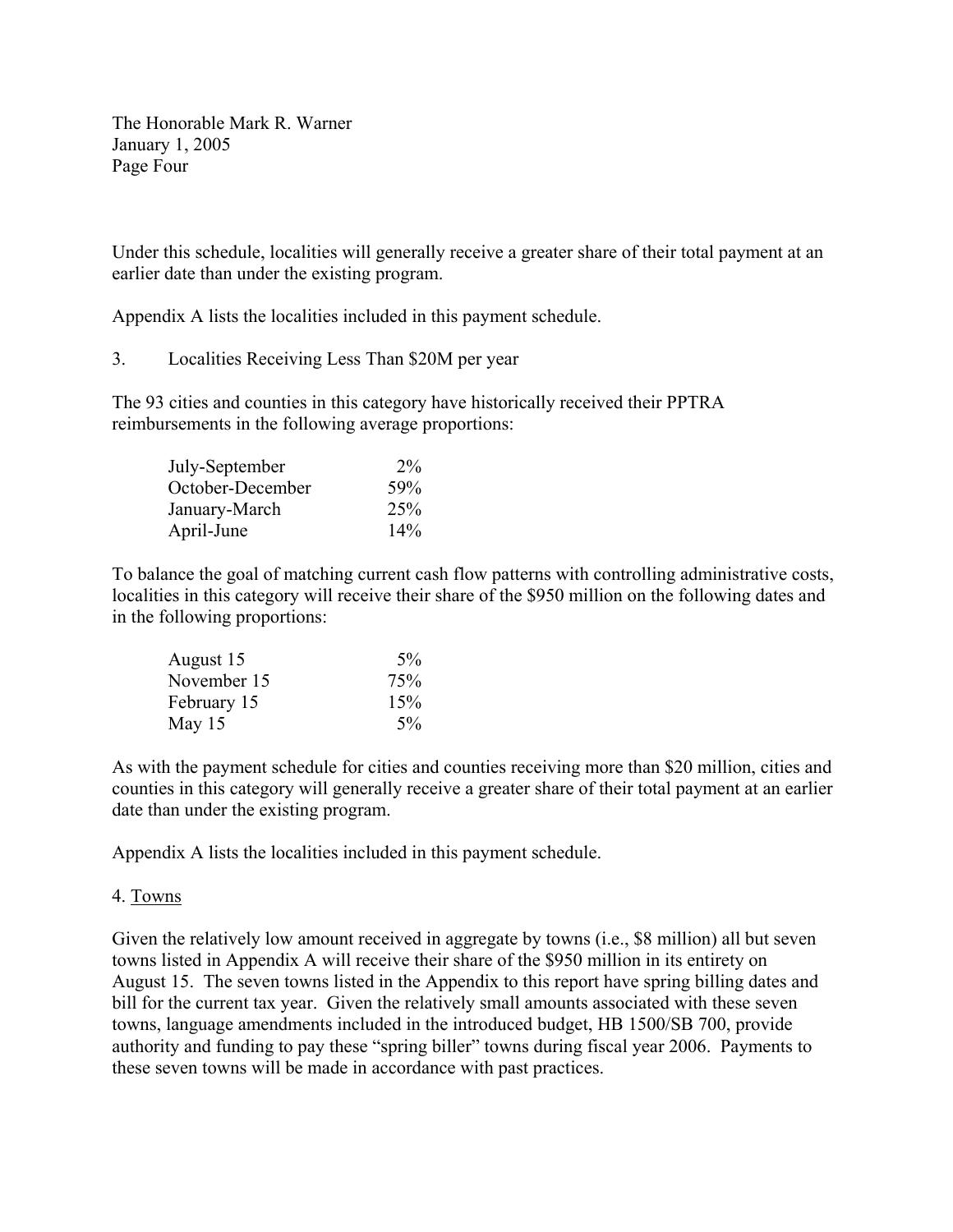The Honorable Mark R. Warner January 1, 2005 Page Five

I would be pleased to discuss the payment schedules or proposed amendments to HB 1500/SB 700 with you in more detail, if you would find that useful.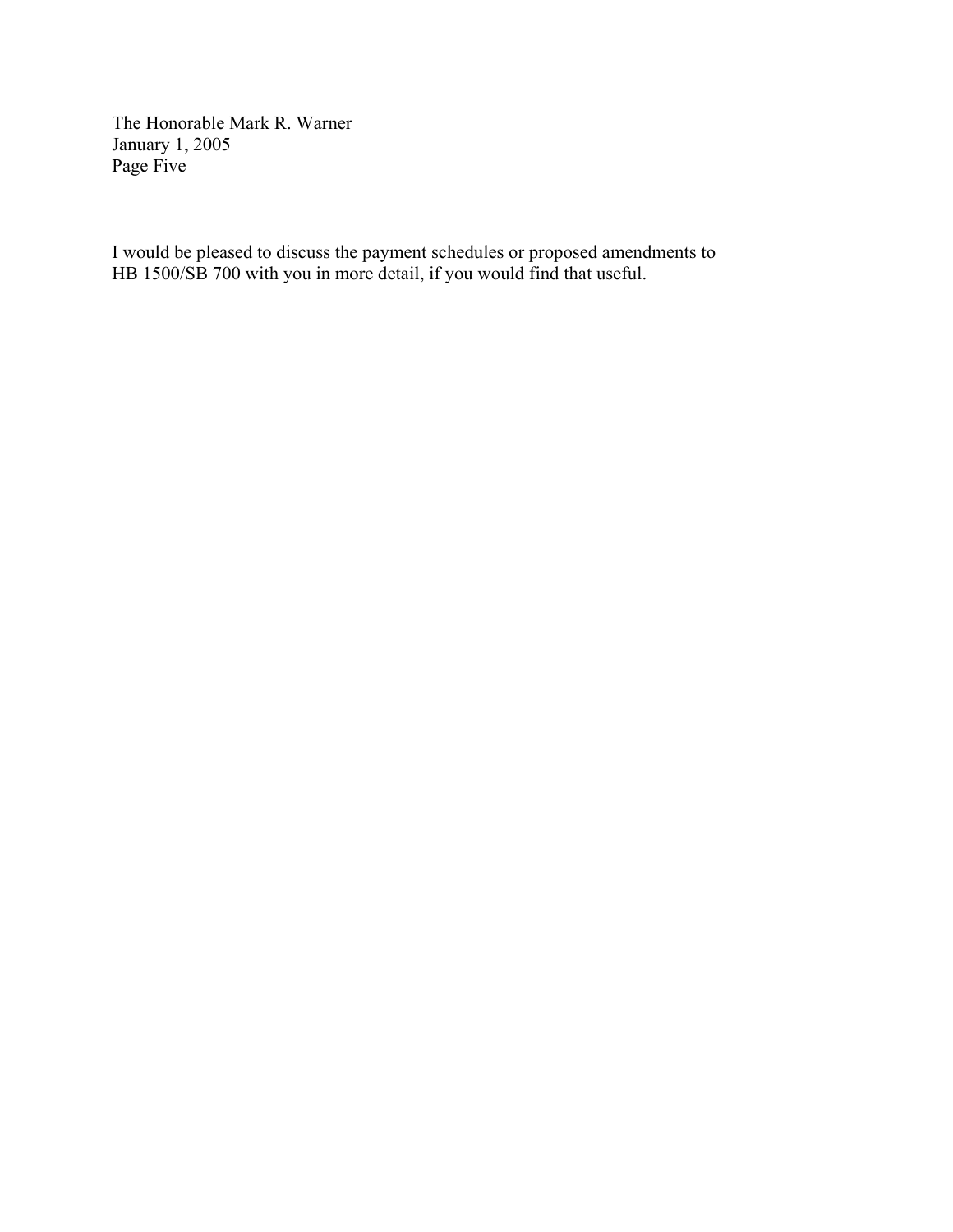#### **Appendix A**

#### **Counties and Cities with Billing Dates Between January and June (Spring Billers)**

(July 31**-**Estimate and percentage of spring bills normally paid through June 30, 2006, based on TY 2005; Balance of each spring biller's share will be paid during the first half of each fiscal year – 40% on August 15 and 60% on November 15)

| Albemarle County     | Dinwiddie County        | Kin  |
|----------------------|-------------------------|------|
| Buena Vista, City of | Emporia, City of        | Lex  |
| Caroline County      | Fluvanna County         | Lou  |
| Charlottesville      | <b>Frederick County</b> | Nel  |
| Chesapeake           | Fredericksburg, City of | Nev  |
| Chesterfield County  | Greene County           | Nor  |
| <b>Clarke County</b> | Hampton, City of        | Pete |
| Colonial Heights     | Henrico County          | Poq  |
| Covington            | James City County       | Por  |
| Danville             |                         |      |

g George County Richmond City Example 1 Superina Vista, City of Roanoke City Roanoke City Roanoke County Roanoke County Son County Salem City vport News Spotsylvania County Folk Stafford County ersburg, City of Virginia Beach quoson Winchester City tsmouth York County

#### **Counties and Cities Receiving More Than \$20 Million Per Year**

(August 15-50%; November 15-45%; February 15-3%; May 15-2%)

Alexandria Arlington County Fairfax County Prince William

#### **Counties and Cities Receiving Less Than \$20 Million Per Year**

Culpeper County Lancaster County Pulaski County

(August 15-5% November 15-75% February 15-15% May 15-5%)

| <b>Accomack County</b>     | Falls Church City        | <b>Madison County</b> | Rockingham County          |
|----------------------------|--------------------------|-----------------------|----------------------------|
| Alleghany County           | <b>Fauquier County</b>   | Manassas City         | <b>Russell County</b>      |
| Amelia County              | Floyd                    | Manassas Park City    | <b>Scott County</b>        |
| <b>Amherst County</b>      | Franklin City            | Martinsville City     | Shenandoah County          |
| <b>Appomattox County</b>   | Franklin County          | Mathews County        | <b>Smyth County</b>        |
| Augusta County             | Galax City               | Mecklenburg County    | Southampton County         |
| <b>Bath County</b>         | Giles County             | Middlesex County      | <b>Staunton City</b>       |
| <b>Bedford City</b>        | <b>Gloucester County</b> | Montgomery County     | <b>Suffolk City</b>        |
| <b>Bedford County</b>      | Goochland County         | New Kent              | <b>Surry County</b>        |
| <b>Bland County</b>        | <b>Grayson County</b>    | Northampton County    | <b>Sussex County</b>       |
| <b>Botetourt County</b>    | Greensville County       | Northumberland County | <b>Tazewell County</b>     |
| <b>Bristol City</b>        | Halifax County           | Norton City           | Warren County              |
| <b>Brunswick County</b>    | <b>Hanover County</b>    | Nottoway County       | <b>Washington County</b>   |
| <b>Buchanan County</b>     | Harrisonburg City        | <b>Orange County</b>  | Waynesboro City            |
| <b>Buckingham County</b>   | Henry County             | Page County           | <b>Westmoreland County</b> |
| Campbell County            | <b>Highland County</b>   | Patrick County        | Williamsburg City          |
| Carroll County             | Hopewell                 | Pittsylvania County   | Wise County                |
| <b>Charles City County</b> | Isle of Wight County     | Powhatan County       | Wythe County               |
| <b>Charlotte County</b>    | King and Queen County    | Prince Edward County  |                            |
| Craig County               | King William County      | Prince George         |                            |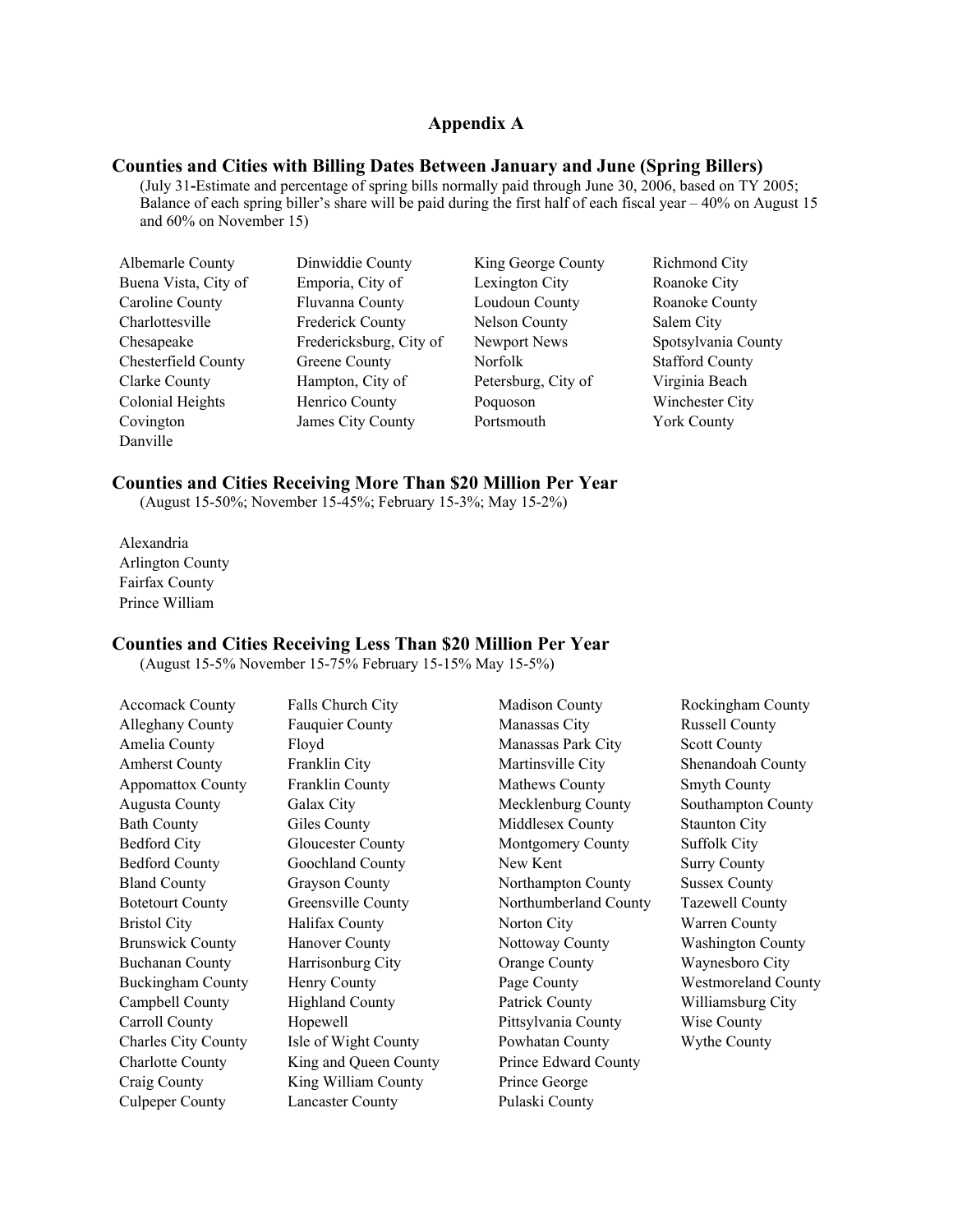| Cumberland County   |  |
|---------------------|--|
| Dickenson County    |  |
| <b>Essex County</b> |  |
| Fairfax City        |  |

Lee County Radford City Lunenberg County Richmond County

Louisa County Rappahannock County Lynchburg City Rockbridge County

## **Towns which Bill Between January and June Each Year**

(Paid in the Spring of FY 2006, pursuant to language proposed in HB 1500/SB 700)

Edinburg Strasburg<br>
New Market Pamplin New Market<br>Toms Brook Woodstock Vinton

#### **All Other Towns**

(By August 15)

## **Other**

Winchester

(Bills for prior 12 months, based on anniversary date of the vehicle license. Language is proposed in HB 1500/SB 700 to extend the potential payments for Winchester.)

Note: Payment dates are based on the latest available information. If a locality is listed above in an incorrect category, actual payments will be determined by the correct billing date(s).